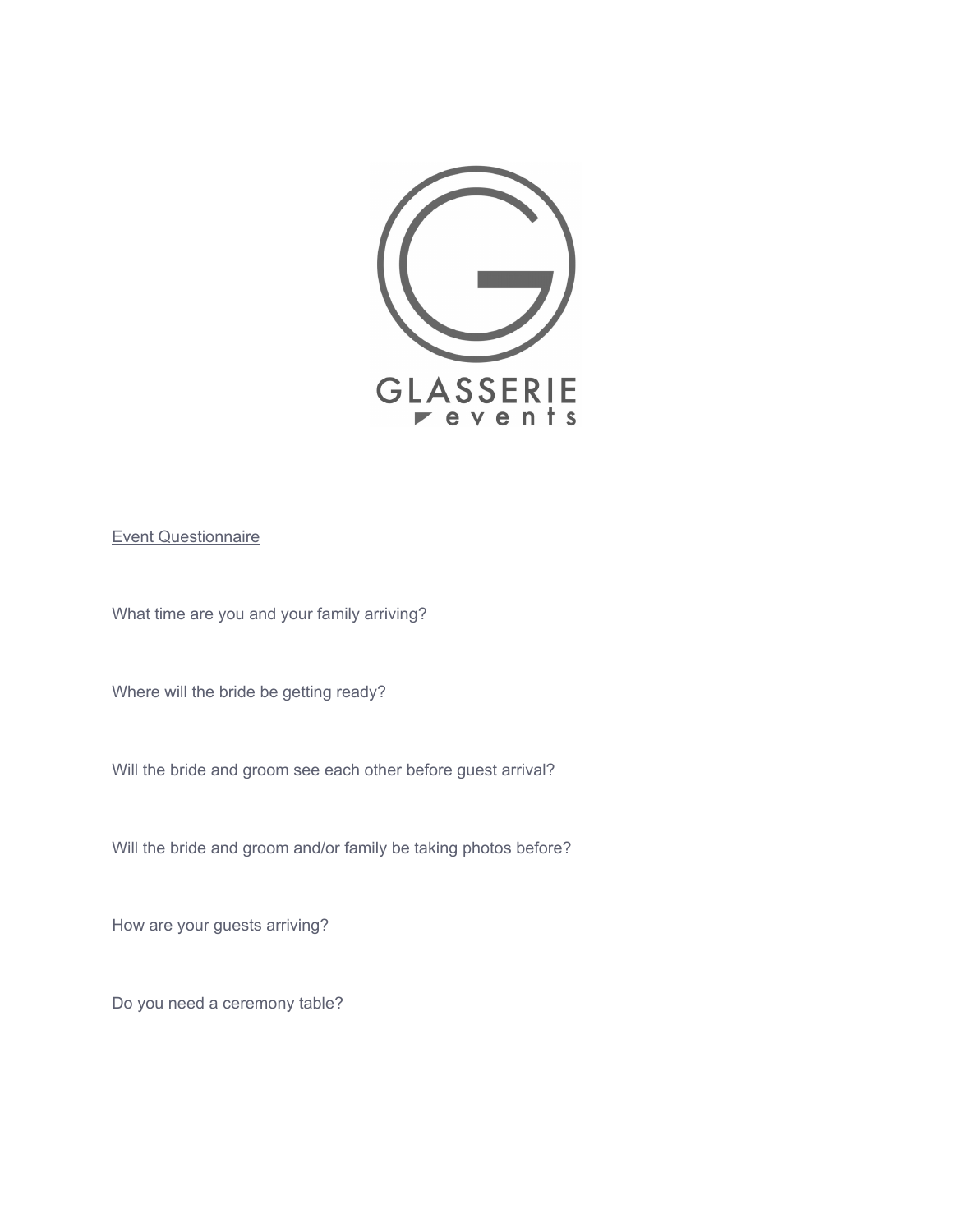Do you have a chuppah, if so, is it freestanding or will it be held? Will it need to be moved or broken down during cocktail hour? If so, who will be in charge of this?

Will you need any special items during the ceremony? Is there a runner?

Would any chairs reserved on the front row, if so how many? We typically reserve 8 chairs on either side of the front row, 16 chairs total.

Will there be a bride and groom side?

Who is officiating the ceremony? Are they a friend or family member? Will they walk in the processional? What time are they arriving?

Will there be a license/ketubah signing on the day of your event at the venue? If there is a Ketubah, would you like it to be displayed post ceremony/signing

Who is in the processional? What is the processional order?

Please provide the names and order for Processional, Bride entrance (if different), recessional, first dances

Will you be needing Hora Chairs?

Are any guests attending in need of special assistance?

Will you have escort cards? Will they arrive in alphabetical order (recommended)? Or if you have a board will you be bringing a stand?